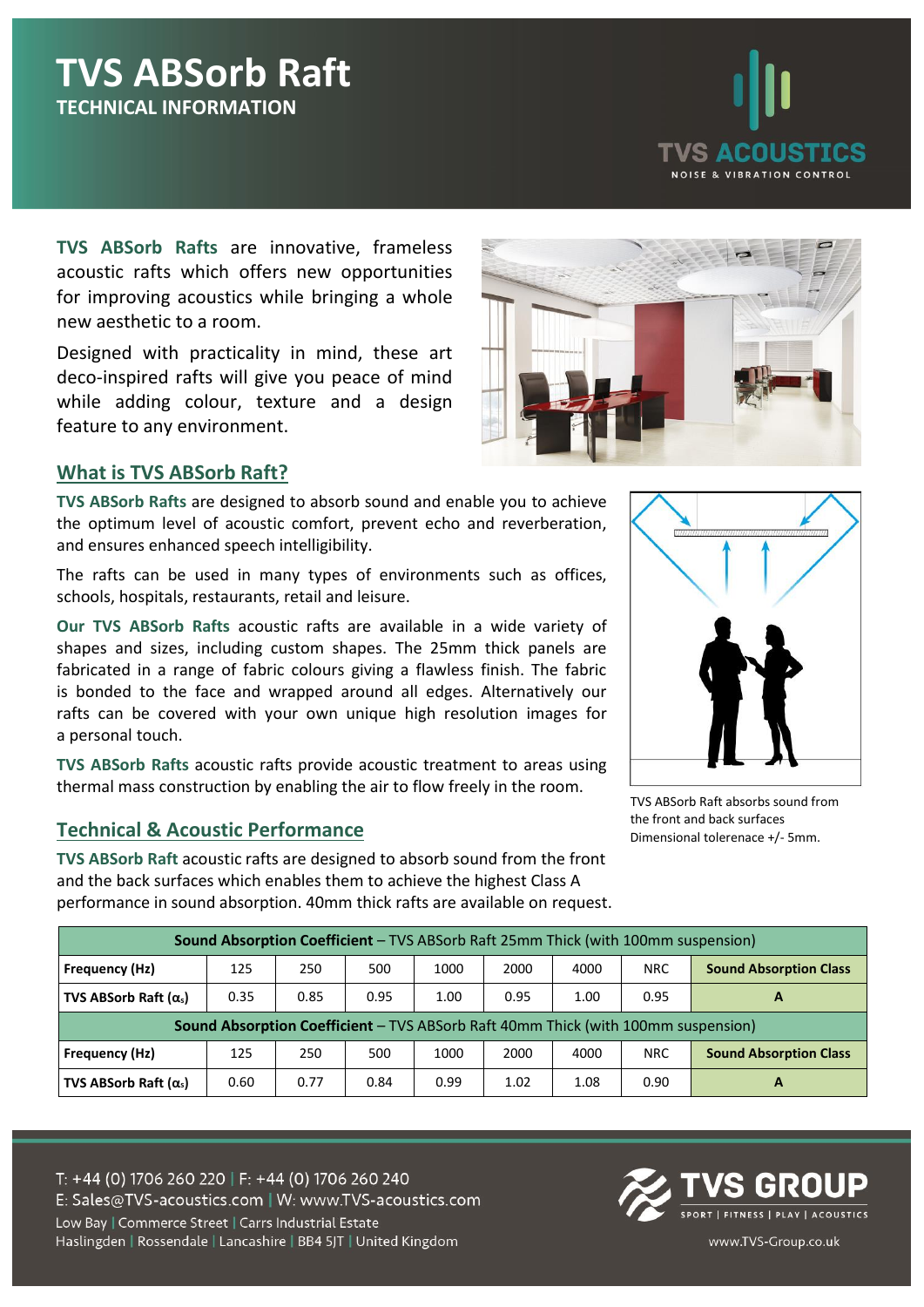

### **Physical Information**

| <b>Colours</b> | Choice of 80 colours available – Cara & Lucia ranges                                                        |
|----------------|-------------------------------------------------------------------------------------------------------------|
|                | Fire Resistance TVS ABSorb Raft core board has been tested and offers Class O fire rating to BS476: Part 6. |
|                | Fabric facing complies with Class 1 to BS476: Part 7. Class O fabrics can be supplied on request            |
| Weight         | Our TVS ABSorb Raft panels weigh in at 3kg/m <sup>2</sup>                                                   |

#### **Silence comes in many SHAPES**

We understand that no two rooms are the same. As a result, **TVS ABSorb Raft** panels are available in various shapes and sizes that range from the simplest of forms to the most modern geometrics. TVS has got you covered for your ideal aesthetic. The rafts can be hung individually or in innovative groups to create your own unique design.



T: +44 (0) 1706 260 220 | F: +44 (0) 1706 260 240 E: Sales@TVS-acoustics.com | W: www.TVS-acoustics.com Low Bay | Commerce Street | Carrs Industrial Estate

Haslingden | Rossendale | Lancashire | BB4 5JT | United Kingdom



www.TVS-Group.co.uk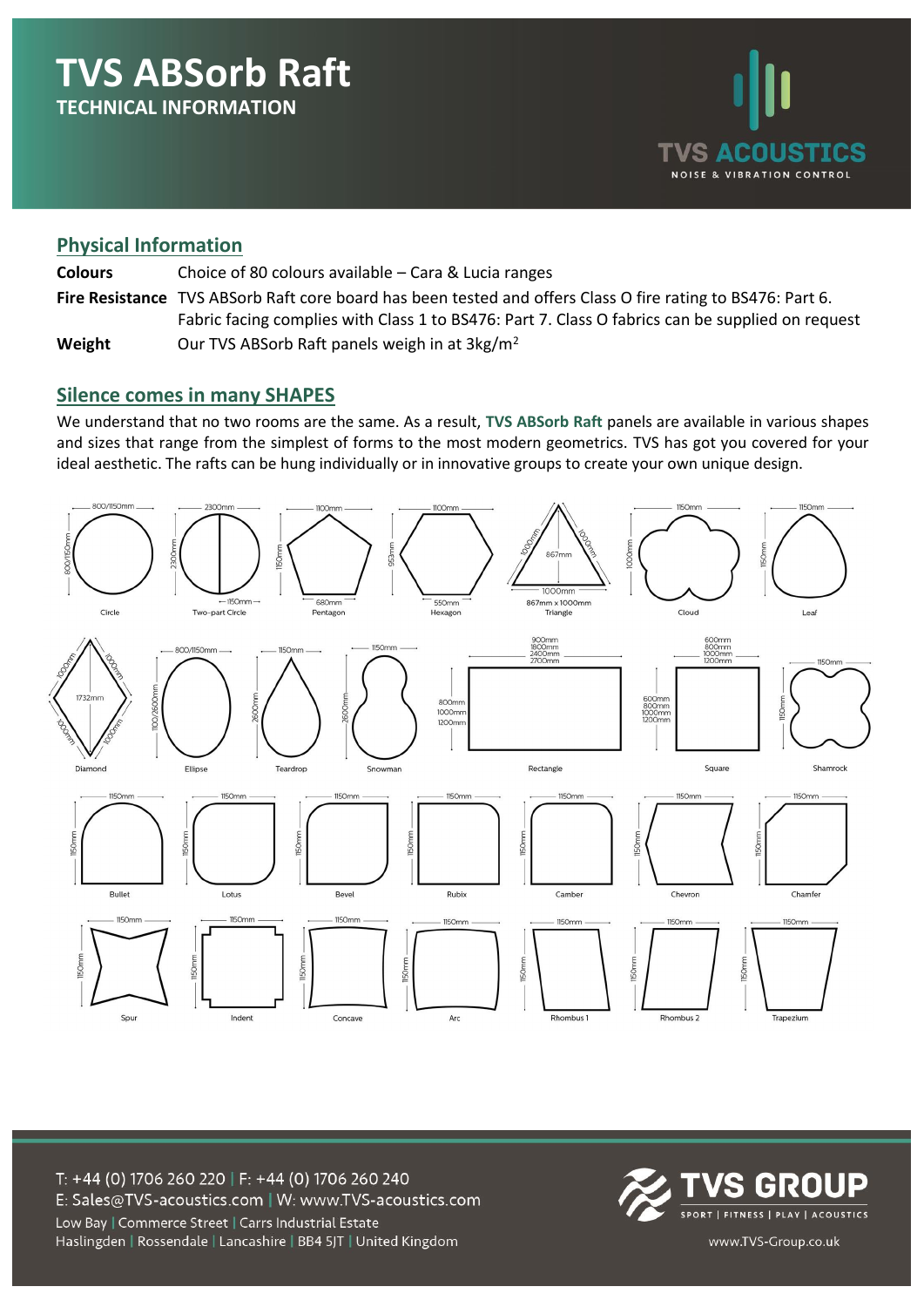

## **Grouping Ideas**



### **Cleaning**

Light dirt marks may be removed by using a proprietary carpet spot cleaner. A small area should be tested before doing the rest of the area to ensure that the fabric is not adversely affected.



T: +44 (0) 1706 260 220 | F: +44 (0) 1706 260 240 E: Sales@TVS-acoustics.com | W: www.TVS-acoustics.com Low Bay | Commerce Street | Carrs Industrial Estate

**S GROUP** SPORT | FITNESS | PLAY | ACOUSTICS

www.TVS-Group.co.uk

Haslingden | Rossendale | Lancashire | BB4 5JT | United Kingdom